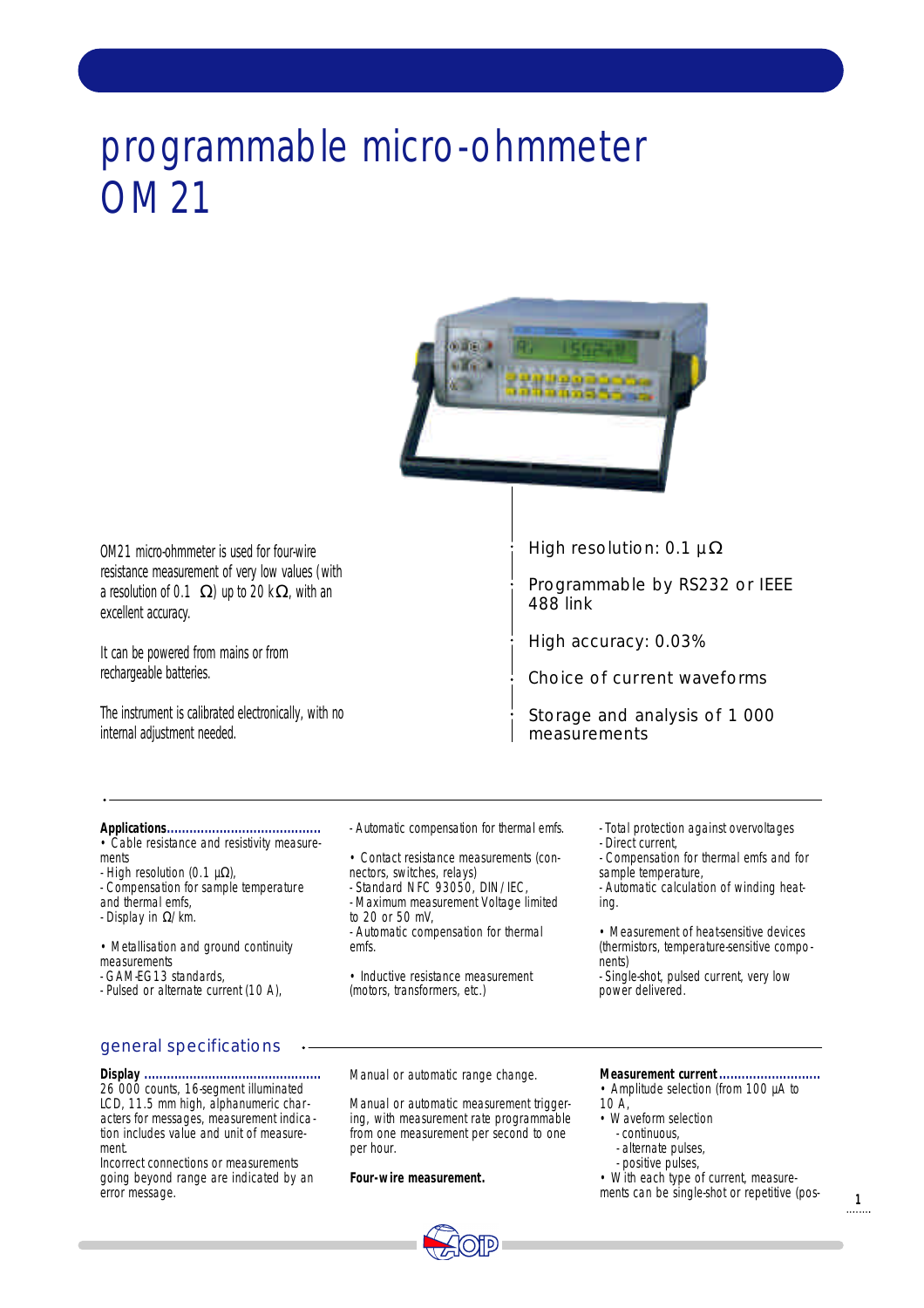sibility to select the repetition rate), • Current may also be supplied from an external source.

#### **Measurement time...............................**

# < 1 second in continuous mode,

- < 1.5 second in pulsed mode,
- < 2 seconds in alternating pulsed mode.

**Protection ...........................................**

• Electronic protection against break-off

# functions --

The instrument measures very low value resistances in a four-wire terminal. It has eight measurement ranges. For the same current, the range can be changed manually or automatically. The user has a choice of three current values for each measurement range, except for the extreme ranges.

Temperature coefficient < 10% of the accuracy per degree Celsius.

**Automatic compensation for thermal electromotive forces (emfs)..................** currents when measuring an inductive resistance,

• Possibility of limiting the voltage across the resistor terminals to 20 or 50 mV.

**Environment........................................**

Nominal operating range: 0 to 50°C, 20 to 75% relative humidity. Operating range limits: -10 to 55°C, 10

to 80% relative humidity.

**Power supply ......................................**

• 110/220  $\sqrt{AC}$  ± 10%, 50/60 Hz,

• optional battery with built-in charger.

#### Presentation....

Bench unit with optional rack mounting kit.

Dimensions: 225 x 88 x 300 mm. Weight: 2 to 3 kg depending on options.

| Range                                                  | <b>Resolution</b>                                    | <b>Measurement</b><br>current                                 | Voltage drop                    | Accuracy (1)                                                  |
|--------------------------------------------------------|------------------------------------------------------|---------------------------------------------------------------|---------------------------------|---------------------------------------------------------------|
| 2 <sub>m</sub>                                         | $0.1 \mu$                                            | 10 <sub>A</sub>                                               | $20 \text{ mV}$                 | $0.05% + 0.3 \mu$                                             |
| 20 <sub>m</sub><br>20 <sub>m</sub>                     | 1<br>$\mu$<br>1<br>$\mu$                             | 10A<br>$\mathbf{1}$<br>$\overline{A}$                         | 200 mV<br>20 mV                 | $0.05% + 2 \mu$<br>$0.05% + 3 \mu$                            |
| $200 \text{ m}$<br>200 <sub>m</sub><br>$200 \text{ m}$ | $10 \mu$<br>10 μ<br>$10 \mu$                         | 10<br>A<br>$\mathbf{1}$<br>$\overline{A}$<br>$100 \text{ mA}$ | 2V<br>200 mV<br>$20 \text{ mV}$ | $0.05% + 10 \,\mu$<br>$0.05% + 20 \mu$<br>$0.03% + 30 \mu$    |
| 2<br>$\overline{2}$<br>$\overline{2}$                  | $100$ µ<br>$100$ $\mu$<br>$100$ $\mu$                | 1A<br>100 mA<br>$10 \text{ mA}$                               | 2V<br>200 mV<br>$20 \text{ mV}$ | $0.05% + 100 \mu$<br>$0.03% + 200 \,\mu$<br>$0.03% + 300 \mu$ |
| 20<br>20<br>20                                         | 1 <sub>m</sub><br>1 <sub>m</sub><br>1 <sub>m</sub>   | 100 mA<br>$10 \text{ mA}$<br>$1 \text{ mA}$                   | 2V<br>200 mV<br>20 mV           | $0.03% + 1 m$<br>$0.03% + 2m$<br>$0.03% + 3m$                 |
| 200<br>200<br>200                                      | $10 \text{ m}$<br>10 <sub>m</sub><br>10 <sub>m</sub> | 10 <sub>m</sub><br>1 <sub>m</sub> A<br>$100 \mu A$            | 2V<br>200 mV<br>$20 \text{ mV}$ | $0.03% + 10$ m<br>$0.03% + 20$ m<br>$0.03% + 30$ m            |
| 2k                                                     | $100$ m<br>$100$ m                                   | $1 \text{ mA}$<br>$100 \mu A$                                 | 2V<br>200 mV                    | $0.03\% + 100\text{ m}$<br>$0.03\% + 200\text{ m}$            |
| 20 k                                                   | 1                                                    | $100 \mu A$                                                   | 2 V                             | $0.03% +$<br>1                                                |

(1) The accuracy is given as  $\pm$  (% of the reading  $+$  counts). The count corresponds to the value of the last figure displayed, i.e. to the resolution on this range. The accuracy is given over 90 days at  $23\pm1^{\circ}$ C.

## additional functions

**Automatic temperature compensation of the element measured for tempera**tures between 0°C and 100°C. The instrument calculates the resistance value at 20°C. Element temperature is:

- either programmed,

- or is measured by a platinum resistance probe (Pt100). Metal type, or its temperature coefficient,

is indicated on the OM.

**Relative measurements........................** The instrument can display: • either  $D = M-R$ ,

• or  $D = (M-R)/R$  (i.e. direct read-out in %)

(D = reading display, M = value meas $u$ red,  $R =$  stored reference value).

#### **Memory..............................................**

Up to 1 000 measurements can be stored, along with their mean, minimum or maximum, and can be read back on the readout or through digital or analog interfaces.

Two programmable thresholds... With output on two relays (1 A/220 V AC).

**Floating analog output .........................** 0 to 2.5 V (load 2.5 k , 10 mV resolution).

An image can be constructed of all or part of the measured values: the origin and extent of the measurements can be programmed to get a "zoom" effect. The measurement values stored in the memory can be extracted and output in the form of analog voltages.

#### **Calculations.........................................**

OM21 can calculate automatically the heat-up of a motor or transformer. Similarly it can calculate the resistance per km of single core or multi-core cables.

RS 232C and IEEE 488-2 interfaces... The standard RS 232C and optional IEEE 488-2 interfaces make it possible, by computer, to:

- program the instrument completely, • analyse the measurements (curve plot,
- printout, etc.)

• calibrate the instrument.